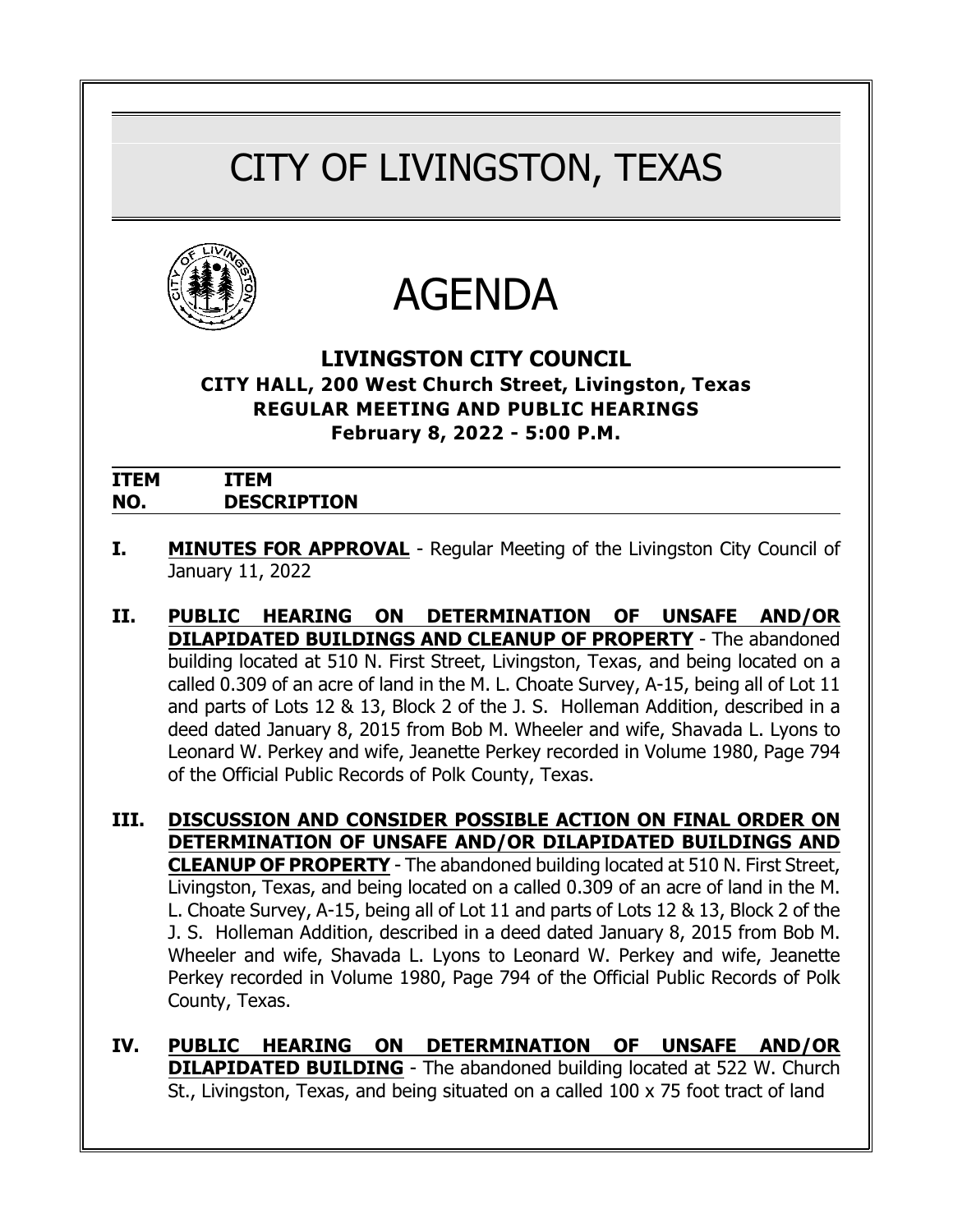#### **ITEM ITEM NO. DESCRIPTION**

situated in the M. L. Choate Survey, A-15, Polk County, Texas, as described in a deed dated May 20, 1996 from Kathleen Squyres Garner and Townie M. Squyres to Fred Jarrell, recorded in Volume 1017, Pages 055 et seq. of the Official Public Records of Polk County, Texas.

## **V. DISCUSSION AND CONSIDER POSSIBLE ACTION ON FINAL ORDER ON DETERMINATION OF UNSAFE AND/OR DILAPIDATED BUILDING** - The

abandoned building located at 522 W. Church St., Livingston, Texas, and being situated on a called 100 x 75 foot tract of land situated in the M. L. Choate Survey, A-15, Polk County, Texas, as described in a deed dated May 20, 1996 from Kathleen Squyres Garner and Townie M. Squyres to Fred Jarrell, recorded in Volume 1017, Pages 055 et seq. of the Official Public Records of Polk County, Texas.

# **VI. DISCUSSION AND CONSIDER POSSIBLE ACTION ON:**

- A. Proposed Resolution in Support of the Application by Ridgecrest Inn Apartments LTD to TDHCA for 2022 Housing Tax Credits for Rehabilitation of Existing Ridgecrest Inn Apartments at 901 Forest Hollow
- B. City of Livingston Police Department Policy Additions and Amendments for Approval
- C. Submission of City of Livingston Police Department 2021 Racial Profiling Report in Accordance with Article 2.134(b) of the Texas Criminal Code of Procedure
- D. City of Livingston Electrical Permit Fees for Approval

# **VII. GENERAL ELECTION TO BE HELD MAY 7, 2022**:

- A. Order of Election to Elect One (1) Mayor and Two (2) Councilmembers May 7, 2022 (*Orden de Elección con el propósito de ellection del uno (1) alcalde y dos (2) concejal - el 7 de Mayo de 2022)*
- B. Proposed Resolution Establishing Procedures for the General Election on May 7, 2022
- C. Notice of General Election May 7, 2022 *(Aviso de Elección General el 7 de Mayo de 2022)*
- D. Proposed Interlocal Agreement with Polk County for Use of County-Owned Voting and Election Equipment, Election Supplies and Election Services for General Election on May 7, 2022